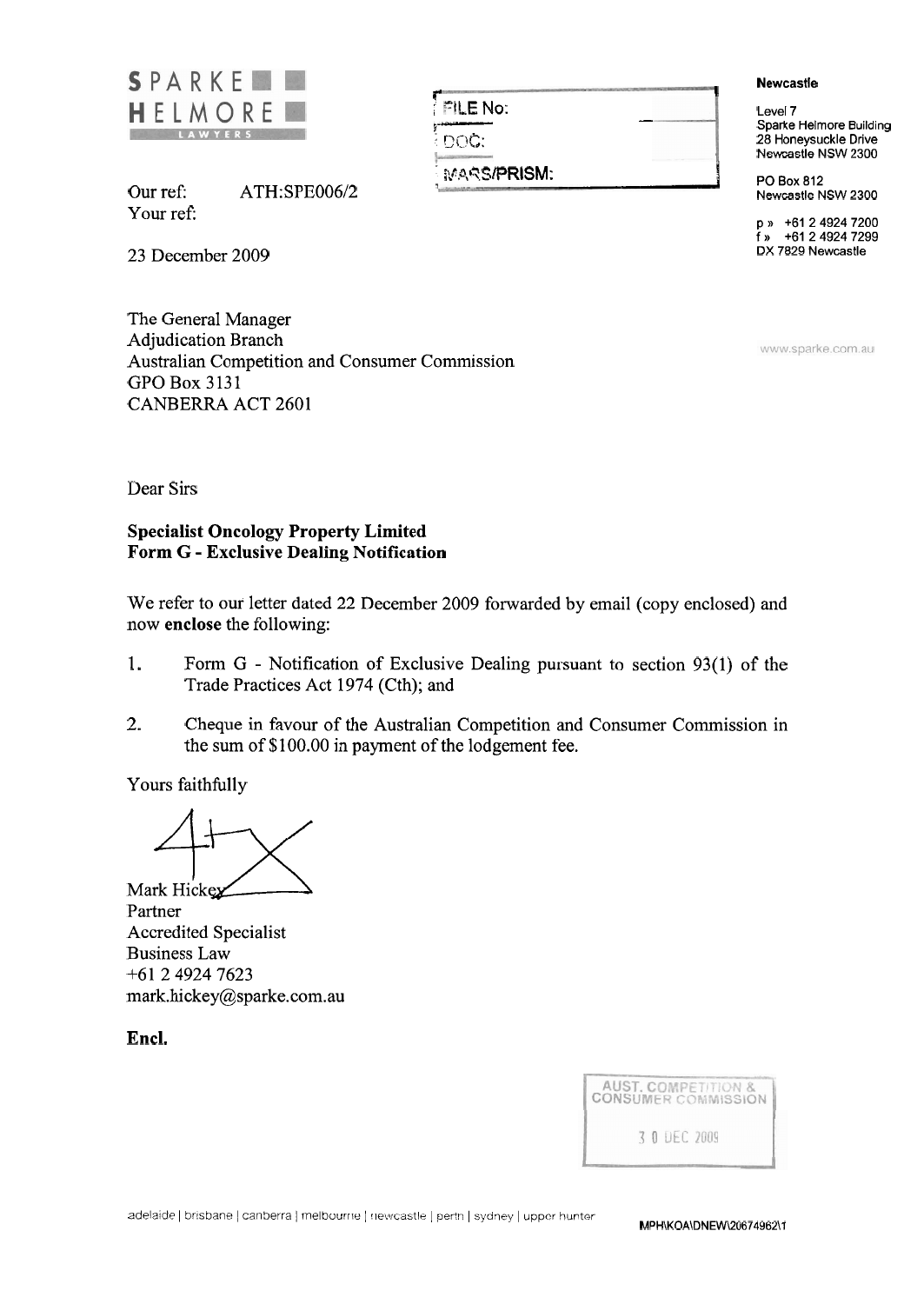

Our ref: ATH:SPE006/2 Your ref

22 December 2009

The General Manager Adjudication Branch Australian Competition and Consumer Commission GPO Box 3131 CANBERRA ACT 2601

#### **Newcastle**

**Level 7 Sparke Helmore Building 28 Honeysuckle Drive Newcastle NSW 2300** 

**PO Box 812 Newcastle NSW 2300** 

**p** )) **+61 2 4924 7200 f** )) **+61 2 4924 7299 DX 7829 Newcastle** 

www.sparke.com.au

#### **By email adjudication@accc.gov.au**

Dear Sirs

**Specialist Oncology Property Limited Form G** - **Exclusive Dealing Notification** 

We act for Specialist Oncology Property Limited.

**Enclosed** is a Form G - Notification of Exclusive Dealing pursuant to section 93(1) of the Trade Practices Act 1974 (Cth).

We confirm a cheque in payment of the \$100.00 lodgment fee will be forwarded to your offices under separate cover.

Yours faithfully

licles

Mark Hickey Partner Accredited Specialist Business Law

**Encl.**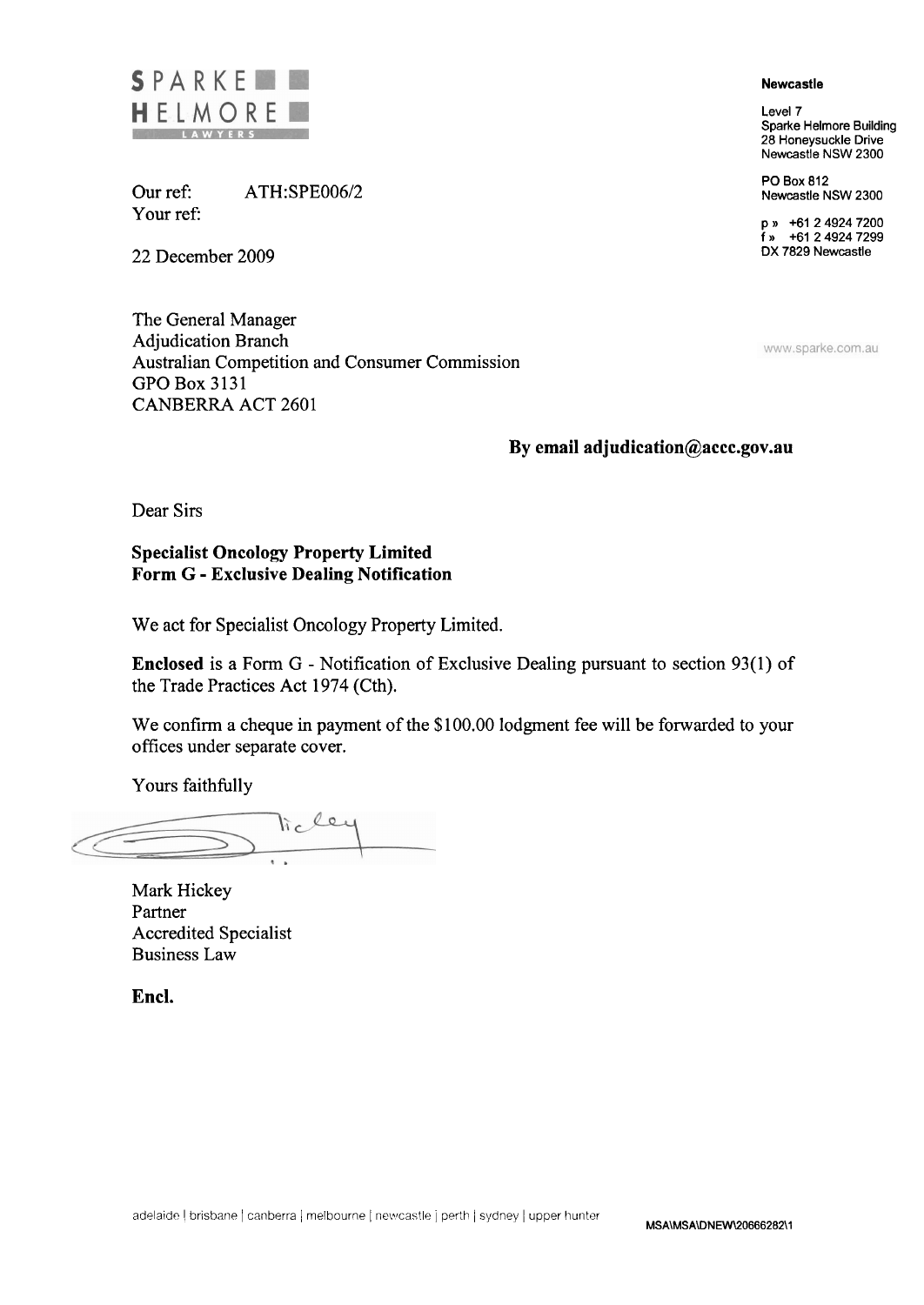# Form G

## Commonwealth of Australia

# Trade Practices Act **1974** - Sub-section **93(1)**

# NOTIFICATION OF EXCLUSIVE DEALING

#### To the Australian Competition and Consumer Commission:

Notice is hereby given, in accordance with subsection 93(1) of the Trade Practices Act 1974, of particulars of conduct or of proposed conduct of a kind referred to in subsection 47(7) and 47(8) of that Act in which the person giving the notice engages or proposes to engage.

## **1** Applicant

## (a) Name of person giving notice:

Nq 4403 Specialist Oncology Property Ltd ACN 082 577 615 (SOP).

#### (b) Short description of the business carried on by that person:

SOP is the owner of medical premises, including a chemotherapy unit located in the medical centre strata suites adjacent to Norwest Private Hospital (Unit), that it leases to third parties for the operation of medical practices relating to the provision of oncology services.

Specialist Oncology Services Pty Ltd ACN 080 625 725 (Specialist Services), a related entity of SOP, occupies a part of the Unit for the purpose of the operation of a specialist medical practice.

## (c) Address in Australia for sewice of documents on that person:

Specialist Oncology Property Ltd Suite 13, 1a Ashley Lane WESTMEAD NSW 2148

#### 2 Notified Arrangement

## (a) Description of the goods or sewices in relation to the supply or acquisition of which this notice relates

McBeaths Pharmacy Westmead ACN 674 794 670 (McBeaths) will be exclusively supplying pharmaceutical services, in particular chemotherapy drugs, to the Unit to be operated in the medical centre strata suites adjacent to Nonvest Private Hospital. As stated above, the Unit is owned by SOP, part of the Unit is occupied by Specialist Services, a related entity of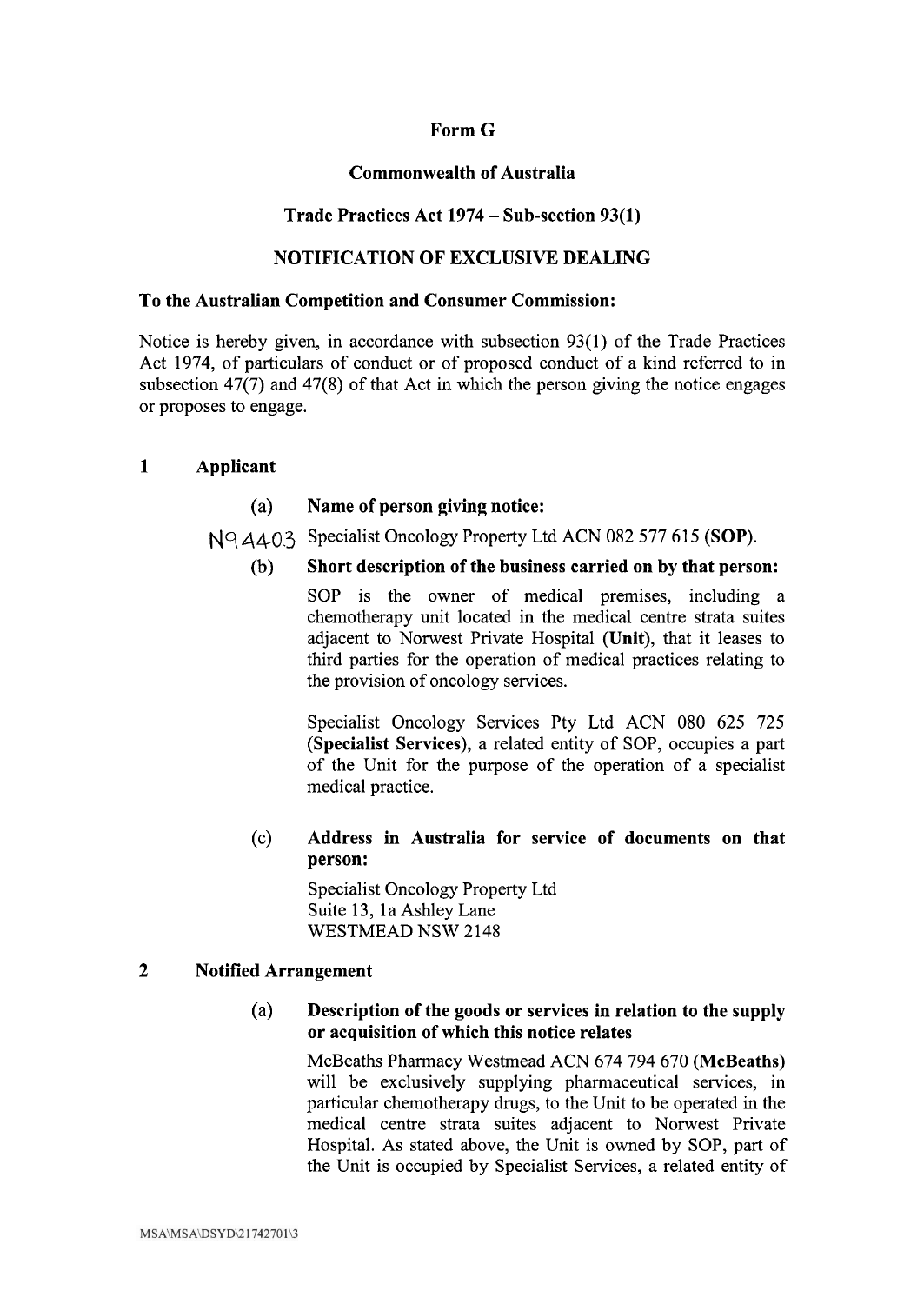SOP and the balance is leased to Healthscope Limited ACN 006 640 152 **(Healthscope)** who provide services to inpatients at the Unit for the administration of chemotherapy.

# (b) **Description of the conduct or proposed conduct:**

SOP has entered into an agreement with McBeaths pursuant to which McBeaths is appointed as the exclusive supplier of chemotherapy drugs to the Unit **(Agreement).** It is a condition of the lease from SOP to Healthscope that all chemotherapy drugs administered by Healthscope at the Unit be obtained exclusively from McBeaths and that Healthscope enter into a licence agreement providing for McBeaths to occupy an area within the leased premises. This Agreement has been procured by SOP directly with McBeaths. The term of the Agreement is 5 years with an option for renewal for a further period of 5 years.

Prescriptions for outpatient medications are not covered by the Agreement, accordingly patients retain their right to choose their own pharmacist to fill their prescriptions.

The exclusive rights were granted to McBeaths by SOP following a competitive tender process with the other major hospital supplier of chemotherapy drugs being invited to put forward a proposal. There is no contractual procurement arrangement for the McBeaths pharmacy provider between McBeaths and Healthscope.

## **3 Persons, or classes of persons, affected or likely to be affected by the notified conduct**

- (a) **Class or classes of persons to which the conduct relates:** 
	- Members of the public who are from time to time  $\bullet$ inpatients in the Unit;
	- Healthscope; and
	- Other pharmaceutical suppliers of chemotherapy drugs  $\bullet$ within the Sydney and wider NSW and Australian market.
- (b) **Number of those persons:** 
	- (i) **At the present time:** 
		- Once operating the Unit will have the capacity to treat approximately 400 patients per month assuming standard hours of operation. For the first year of operation it is expected that 200 patients per month will be treated.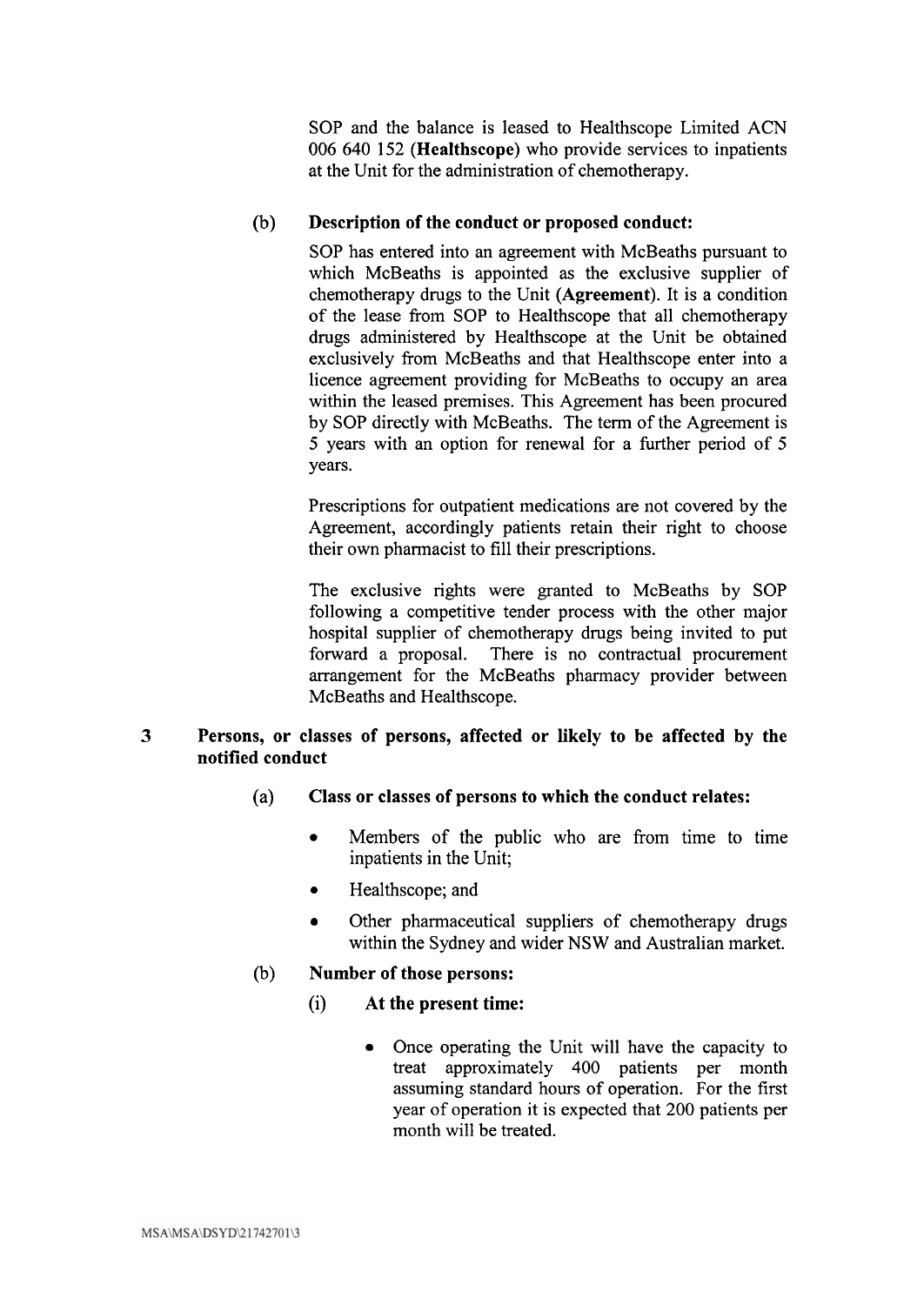- The other major suppliers of chemotherapy drugs in  $\bullet$ Australia are HPS Pharmacies, Pharmatel Fresenius Kabi Oncology Dispensary, APHS Pharmacies, Slade Pharmacies, Capital Pharmacy Group and The<br>Wesley Pharmacy. Minor suppliers include Minor suppliers include Westmead Private Pharmacy, North Shore Private Hospital Pharmacy and Constance Pharmacy.
- Of the major providers above, HPS Pharmacies, Pharmatel Fresenius Kabi Oncology Dispensary, APHS Pharmacies and Slade Pharmacies operate in the NSW marketplace. All minor providers operate in NSW.

# (ii) **Estimated within the next year:**

- As stated at point  $3(b)(i)$  above, the Unit is estimated to have the capacity to treat 400 patients per month which equates to 4800 treatments per year.
- Given the nature of the supply of chemotherapy drugs this area of pharmaceutical practice is very specialised requiring expert knowledge and equipment. Further, providers must be approved under the *National Health Act 1953.* For these reasons, SOP does not anticipate the suppliers in the marketplace to significantly change within the next year.
- (c) **Where number of persons stated in item 3(b)(i) is less than 50, their names and addresses:**

Not applicable.

# **4 Public benefit claims:**

# (a) **Arguments in support of notification:**

The production, prescription and administration of chemotherapy is rapidly increasing in complexity meaning that there are only a few providers in the market who are able to efficiently provide the required services. Although McBeaths are not the largest supplier of chemotherapy drugs in the market, they have been selected by SOP through a selective tender process because of the quality of their services and their success in providing an alternative provider of chemotherapy drugs.

McBeaths are commissioning a plant for production of chemotherapy drugs to be located within the same suburb as the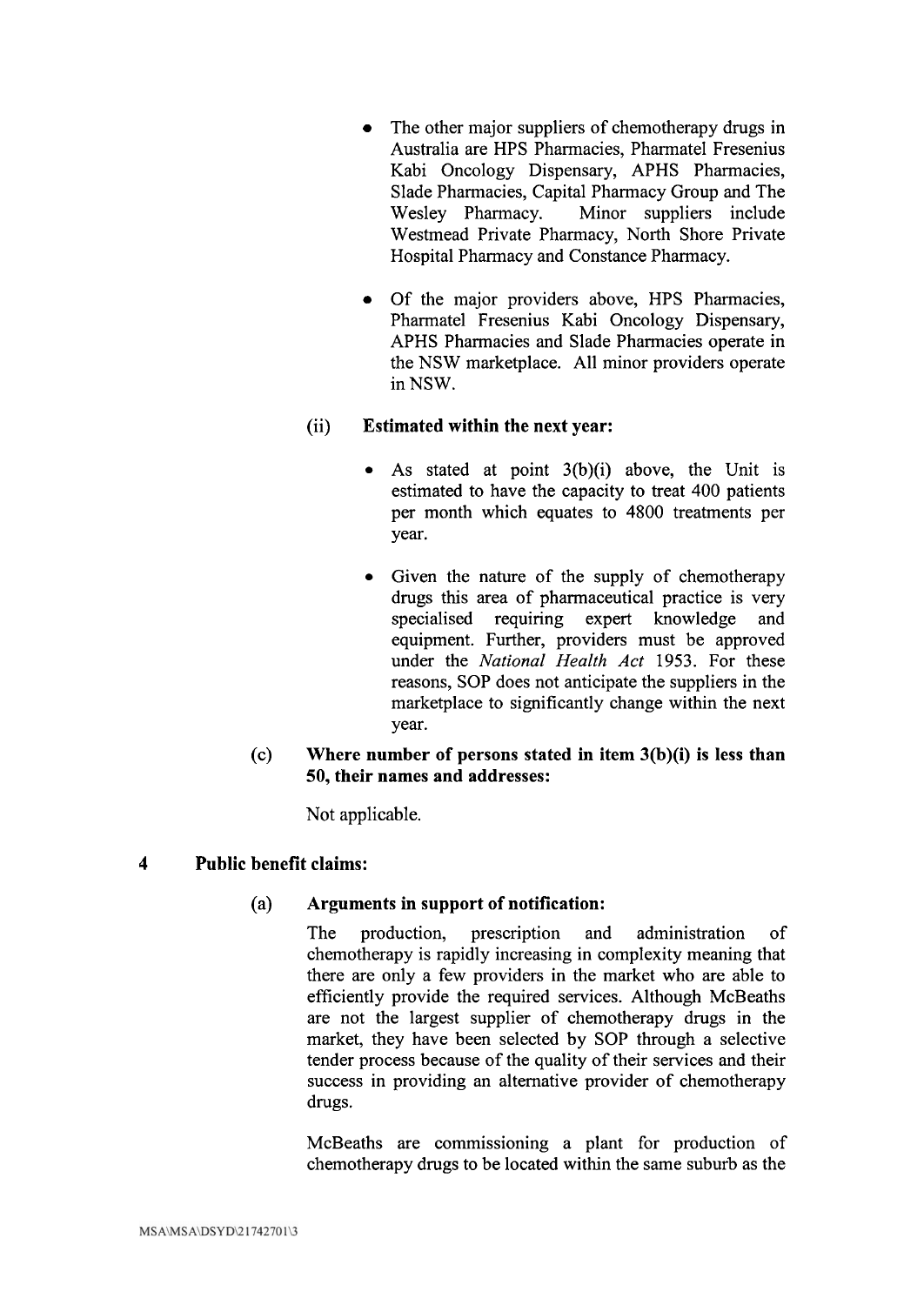Unit which will assist in ensuring an efficient, consistent and ongoing supply of chemotherapy drugs to the Unit. Their main administration and clinical support services are also in the vicinity allowing easy access to management and McBeaths' oncology team which has over twenty five pharmacists, technicians and assistants.

It is a term of the Agreement that McBeaths must provide a full time oncology trained pharmacist to be based on-site at the Unit to supervise the administration of chemotherapy drugs and to ensure the highest level of staff education and patient information is made available.

McBeaths have supplied chemotherapy drugs to Westmead Public Hospital since 2000. The Cancer Specialists who will refer patients to this oncology unit have a strong working relationship with McBeaths and their senior staff. This is a relationship that has developed over this time and the selection of McBeaths has increased the confidence of the Cancer Specialists in the quality of the service their patients will receive at this Unit.

It is also a condition of the Agreement and the lease to Healthscope that the Unit will operate as a clinical research facility assisting the oncologists practicing within the Unit to stay at the forefront of this area of medical practice. The onsite pharmacist provided by McBeaths will assist with running trials, collecting information and preparing scientific papers relating to this work. The operation of clinical trials will provide benefits to both patients of the Unit and the wider community through research and development.

The patients of the Unit will gain the benefit of the experience, skill and expertise of McBeaths who have been actively involved in dispensing chemotherapy and providing a clinical service for chemotherapy since April 1996. McBeath's currently coordinates the reconstitution and supply of approximately 6,700 reconstituted cytotoxic items across oncology clinics each month. These oncology clinics have a variety of service models as each service arrangement was specifically designed with McBeaths' experience to complement the current workflow of each clinic and hospital. This is possible due to experience and a comprehensive understanding of the operation of oncology treatments and clinic management. McBeath's oncology team currently has over twenty five pharmacists, technicians and assistants.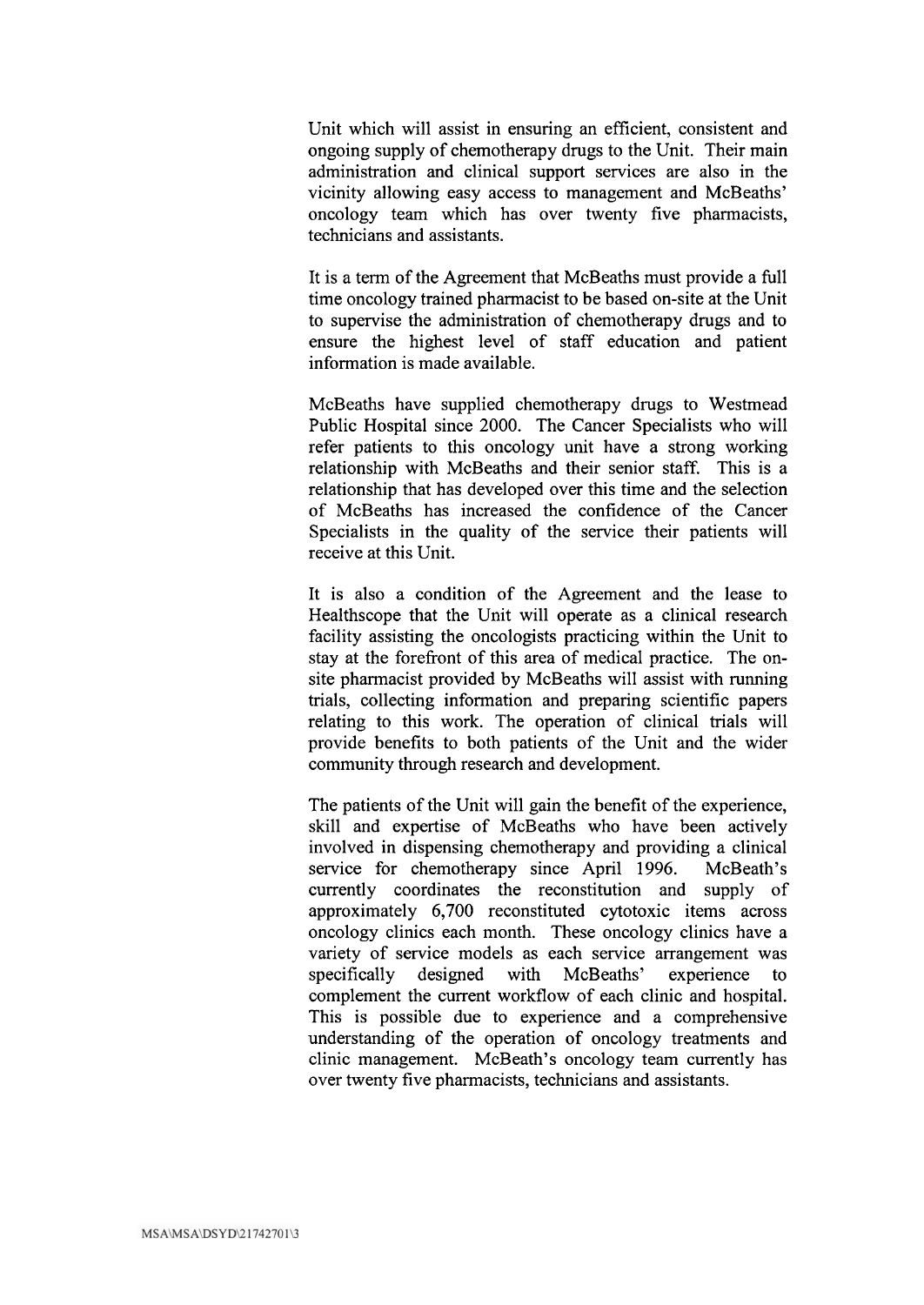List of clinics currently serviced by McBeaths:

- Sydney South West Area Health Service Clinics Royal Prince Alfred, Concord, Bankstown, Liverpool & Campbelltown
- Greater West Area Health Service Clinics Bathurst,  $\bullet$ Orange, Dubbo & Broken Hill
- South East Sydney Illawarra Area Health Service Clinics - Wollongong & Shoalhaven (2006), St George Hospital
- Sydney West Area Health Service Clinics Westmead,  $\bullet$ Nepean, Blacktown
- Riverina Cancer Care Centre (Wagga Wagga)  $\bullet$
- Manly Hospital Clinic  $\bullet$

#### $(b)$ **Facts and evidence relied upon in support of these claims:**

The Agreement will not result in any change to the costs of chemotherapy drugs payable by patients, the hospital or health system because:

- the prices payable by the Government for chemotherapy agents are fixed and apply to all pharmacy providers;
- the Government fixes the prescription fees that may be charged by pharmacy providers, including McBeaths; and
- under Commonwealth legislation pharmacy providers cannot charge patients a margin on the drugs, cannot increase prescription fees or charge patients any other fees for the supply of medication.

The Agreement with McBeath's for the supply of chemotherapy drugs to the Unit and the presence of a full time on-site oncology pharmacist will deliver the following additional benefits:

- minimised medication errors;  $\bullet$
- improved education of staff and doctors at the Unit;  $\bullet$
- improved patient education by increasing accessibility to  $\bullet$ specialist pharmacist;
- provision of a valuable on-site resource for information  $\bullet$ regarding oncology drugs; and
- assistance in establishment and conduct of clinical trials in  $\bullet$ oncology.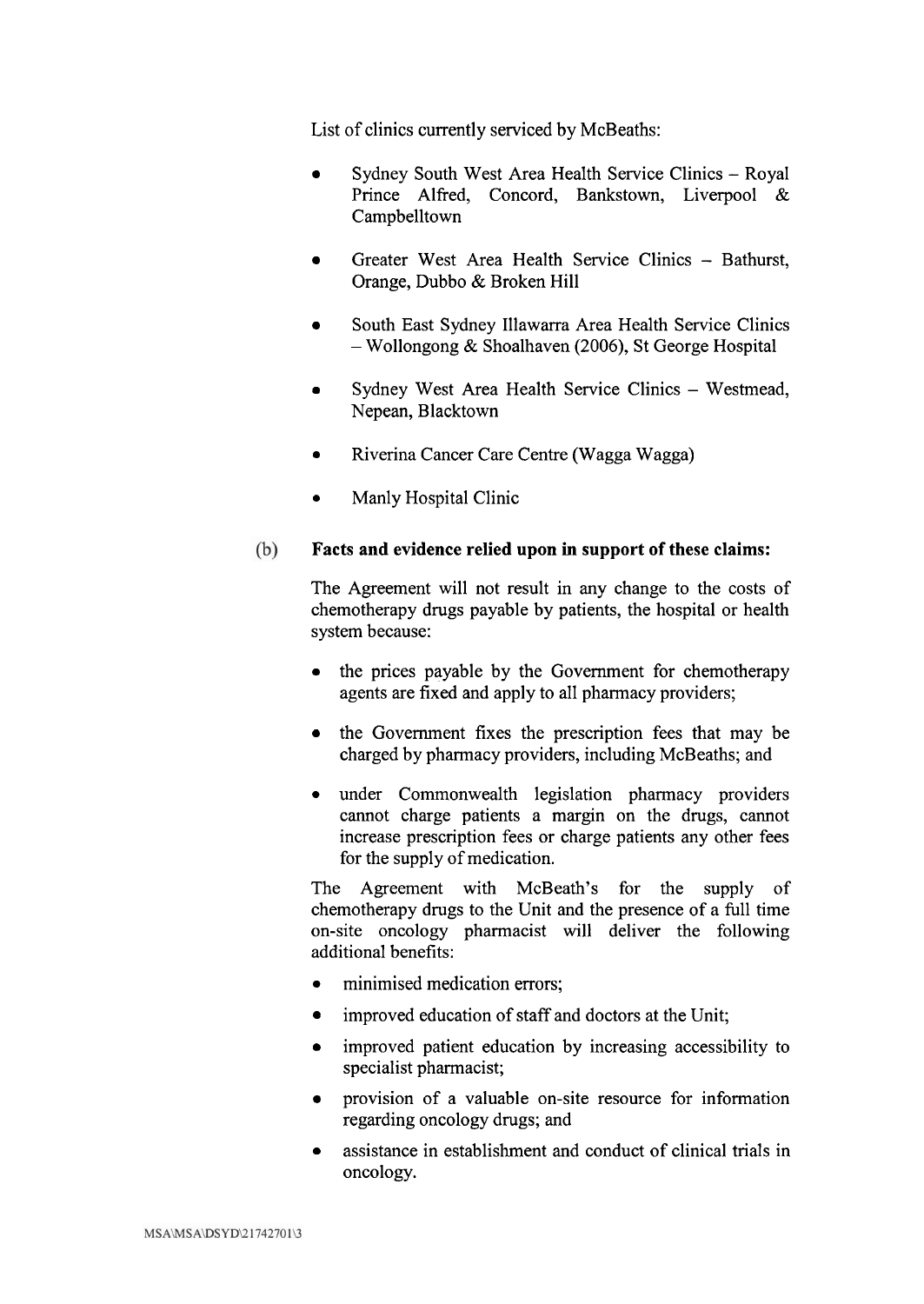# 5 Market definition

Provide a description of the market(s) in which the goods or services described at  $2(a)$  are supplied or acquired and other affected markets including: significant suppliers and acquirers; substitutes available for the relevant goods and services; any restriction on the supply or acquisition of the relevant goods or services (for example geographic or legal restrictions):

The market is the supply of oncology drugs for chemotherapy to clinics in Australia. The market nationally for the supply of oncology drugs to chemotherapy units comprises over 305,000 treatments per annum from 10 suppliers of chemotherapy drug composition and supply. McBeath's are not the largest supplier of oncology drugs and the Unit is for only one outlet in the medical strata suits adjacent to Nonvest Private Hospital there is very little impact by virtue of the Agreement on the market. Accordingly, we do not believe that entry into the Agreement will adversely impact upon competition in the marketplace for supply of these specialised drugs.

Given the specialist nature of the manufacture, supply and administration of chemotherapy drugs, the number of competitors in the market is limited. Furthermore McBeaths are not the largest supplier of chemotherapy drugs in the market. Other barriers to entry are the specialised nature of the equipment and staff required and the requirement for approval under sections 90 or 94 of the *National Health Act* 1953 which regulates the pharmaceutical benefits scheme and requires pharmacy providers to meet the obligations of the legislation to access the scheme.

# 6 Public detriments

(a) Detriments to the public resulting or likely to result from the notification, in particular the likely effect of the notified conduct on the prices of goods or services described at 2(a) above and the prices of goods or services in other affected markets:

> SOP cannot see any potential detriment to the public as a consequence of entry into the Agreement. As noted above the prices that can be charged for the supply of chemotherapy drugs are fixed by the Government and entry into the Agreement will therefore not impact upon the prices payable by members of the public.

> Competition in the market is limited by the specialised nature of pharmaceutical practice and in particular the requirement for technical equipment and staff expertise. Further hospital pharmacy providers must have approval under sections 90 or 94 of the *National Health Act* 1953 and meet its legislative requirements in order to access to the pharmaceutical benefits scheme.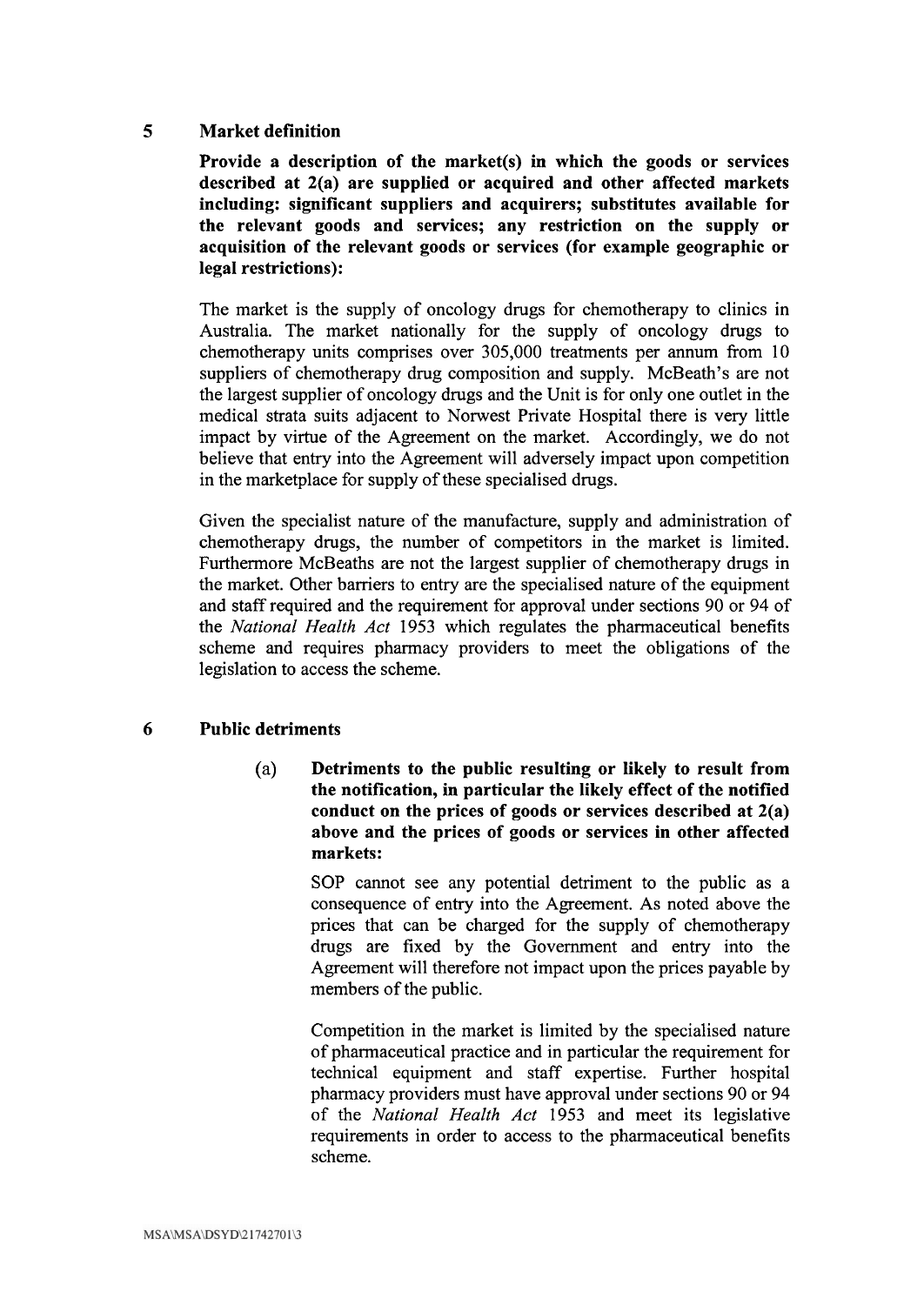Patients of the Unit will retain have the right to fill prescriptions for any outpatient treatment to any community pharmacy for supply.

McBeath's are not the largest supplier of oncology drugs in the national market and the Unit where the arrangement takes effect is one location only. This will not have a significant detrimental impact on the market.

### (b) **Facts and evidence relevant to these detriments:**

SOP does not believe the Agreement will have the effect of substantially lessening competition in the market. Whilst McBeaths market share will be increased by entry into the Agreement, McBeaths is not the largest supplier of chemotherapy drugs in the relevant market and entry into the Agreement will not change that position. The existing providers will continue to operate in the market.

As stated above, it is anticipated the Unit will have a capacity of 4,800 treatments per year. In the Australian Institute of Health and Welfare statistics there were 304,102 chemotherapy treatments in the 2006/2007 year with an annual average increase over the last 5 years of 12,318 per annum. Accordingly, the number of treatments the subject of this Agreement is a small percentage of the total market.

The Agreement has the following advantages:

- ensuring an efficient reliable supply of chemotherapy drugs to inpatients at the Unit from an experienced provider;
- provision of an on-site specialist trained pharmacist at the Unit to ensure the highest levels of staff and patient education and to assist in operation of clinical trials;
- no impact upon prices paid for the supply of chemotherapy drugs as these are fixed at a government level; and
- provision of drugs from a supplier who has over a period of 9 years earned the trust of the doctors who are prescribing the medications.

On the basis of the above SOP is of the opinion the public benefits of the Agreement far outweigh any impact upon competition in the market which will be minimal at most.